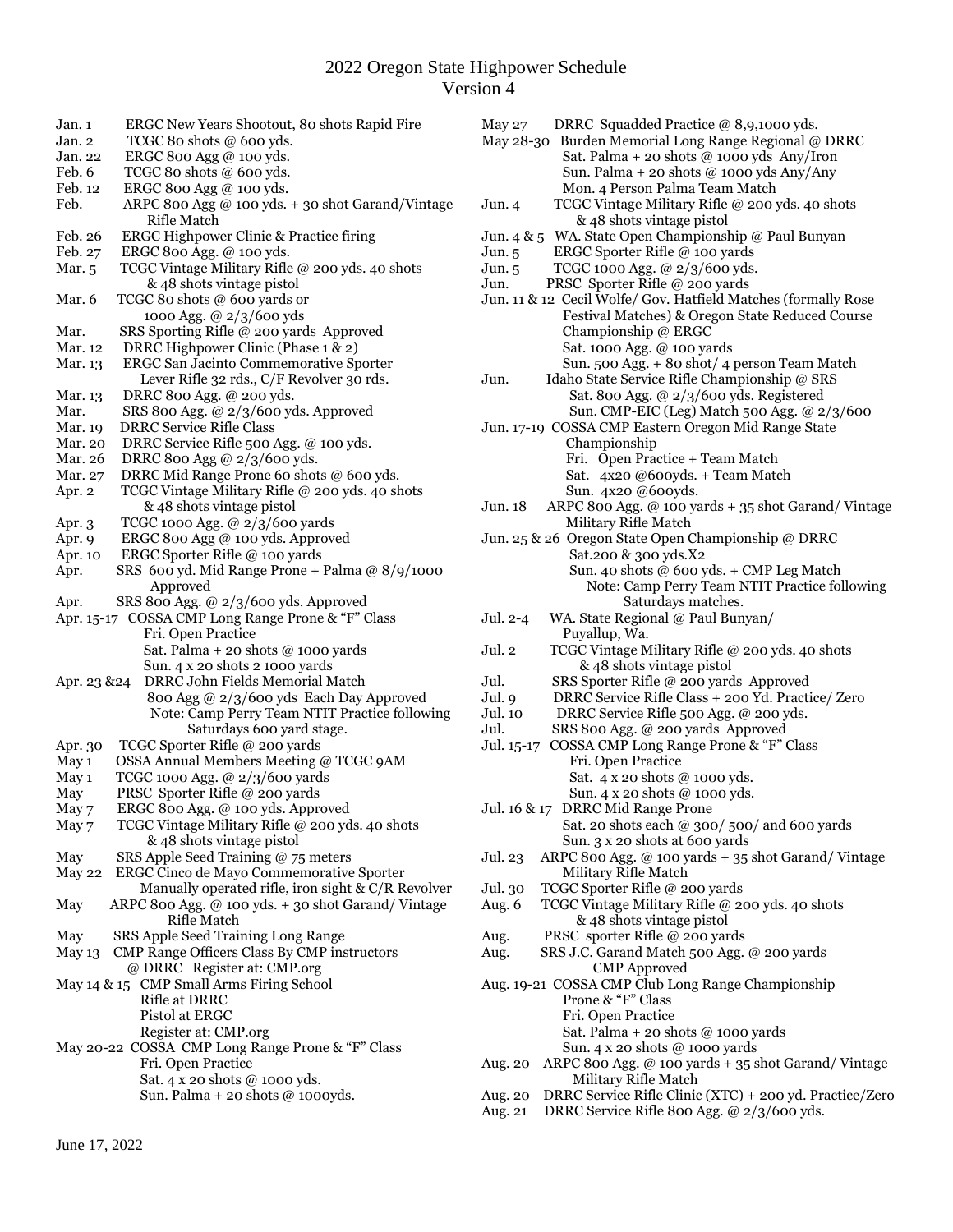# 2022 Oregon State Highpower Schedule

#### Version 4

| Aug. 21                                                     | ERGC Reno's Revenge Commemorative Sporter<br>Manually operated rifle, iron sights $& C/R$ Revolver |  |  |  |  |  |  |
|-------------------------------------------------------------|----------------------------------------------------------------------------------------------------|--|--|--|--|--|--|
| Aug.                                                        | SRS 800 Agg. @ $2/3/600$ yds. Approved                                                             |  |  |  |  |  |  |
|                                                             | Aug. 26 DRRC Squadded Practice @ 1000 yds.                                                         |  |  |  |  |  |  |
| Aug. 27 & 28 Oregon State Long Range Championship & Leupold |                                                                                                    |  |  |  |  |  |  |
| Cup @ DRRC                                                  |                                                                                                    |  |  |  |  |  |  |
|                                                             | Sat. 3 x 20 @ 1000 yds Any/Any                                                                     |  |  |  |  |  |  |
|                                                             | Sun. 2 x 20 @ 1000 yards Any/Iron &                                                                |  |  |  |  |  |  |
|                                                             | 1 x 20 @ 1000 yards Any/Any                                                                        |  |  |  |  |  |  |
|                                                             |                                                                                                    |  |  |  |  |  |  |
| N.W. International Match @ Paul Bunyan<br>Sept. 3-5         |                                                                                                    |  |  |  |  |  |  |
|                                                             | Sportsman Club, Puyallup, WA.                                                                      |  |  |  |  |  |  |
|                                                             | Sat. / Sun. 60 Prone @ 3/5/600 yds. Each day                                                       |  |  |  |  |  |  |
|                                                             | Mon. 4 Person State Teams, 45 shots ea. @ 600 yds.                                                 |  |  |  |  |  |  |
| Sept. 4                                                     | TCGC Vintage Military Rifle @ 200 yds. 40 shots                                                    |  |  |  |  |  |  |
|                                                             | & 48 shots vintage pistol                                                                          |  |  |  |  |  |  |
| Sept.                                                       | SRS 600 yd. Mid Range Prone + Palma @ 8/9/1000                                                     |  |  |  |  |  |  |
|                                                             | Approved                                                                                           |  |  |  |  |  |  |
| Sept.                                                       | SRS 800 Agg. @ $2/3/600$ yds. Approved                                                             |  |  |  |  |  |  |

Sept. 16-18 COSSA CMP Eastern Oregon Long Range Prone and "F" Class Championship

Fri. Open Practice + Team Match

 Sat. Palma + 20 shots @ 1000 yds. + Team Match Sun. Palma + 20 shots @ 1000 yds.

- Oct. 1 TCGC Vintage Military Rifle @ 200 yards 40 shots & 48 shots Vintage Pistol
- Oct. 2 TCGC 1000 Agg. @ 2/3/600 yards
- Oct. 15 ERGC Wood Stocked US Service Rifles 800 Agg.
- Oct. 14-16 COSSA CMP Long Range Prone & "F" Class
	- Fri. Open Practice
	- Sat. 4x20 @ 1000 yds.
	- Sun. Palma + 20 shots @ 1000 yds.
- Oct. 22 & 23 Oregon State Service Rifle Championship @ DRRC Sat. 800 Agg. @ 2/3/600 yds. Sun. CMP-EIC (Leg) Match @ 2/3/600 yds.
	- 4 Person Team Match/ 30 shot course each or 20 shots at 600 yards ea. (Weather dependent)
- Oct. 29 TCGC Sporter Rifle @ 200 yards<br>Nov. 20 ERGC 800 Agg @ 100 yds.
- ERGC 800 Agg  $@$  100 yds.
- Nov. 6 TCGC 80 shots @ 600 yds.
- Dec. 3 ERGC Oregon Offhand Challenge 100 shots Offhand @ 100 yds.
- Dec. 4 TCGC 80 shots @ 600 yds.
- Dec. 4 ERGC Sporter Rifle @ 100 yards
- Dec. 10 DRRC Service Rifle Class
- Dec. 11 DRRC Service Rifle 500 Agg. @ 100 yds.
- Jan. 1, 2023 ERGC New Year's Shootout 80 Rapid fire @100 yards